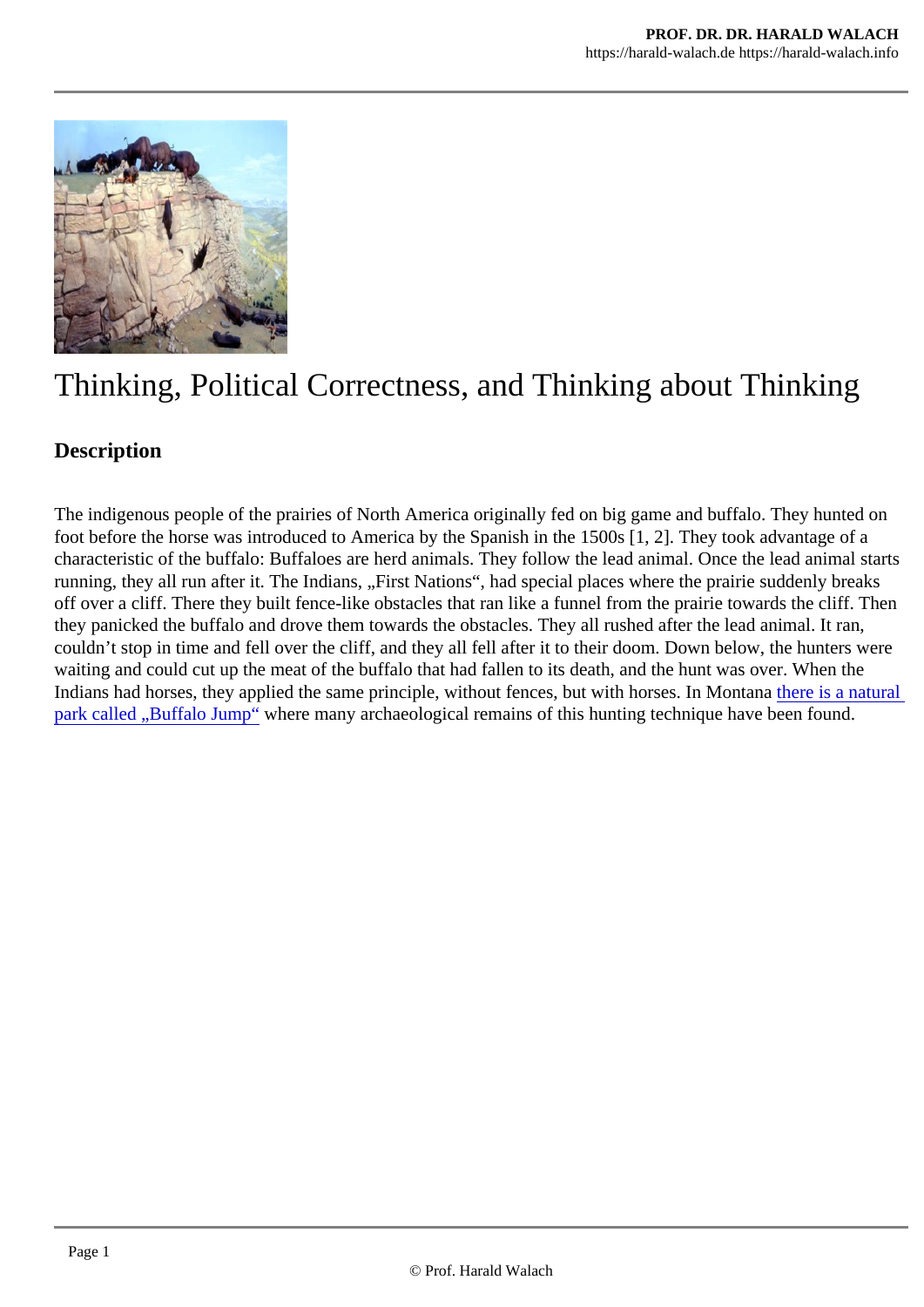

Buffalo Jump: from Alchetron, the Free Social Encyclopedia

What was usually very convenient for the buffalo – relying on the experience of the leaders and the signals of the guards – was now their undoing.

## **Political Correctness**

We humans are also herd animals, even if we pride ourselves on our individuality. As a rule, we run after some leaders who set the pace or the tone. We then call this "fashion" or, in a political context, "political correctness". A group we consider relevant or a few influential people dictate what is right and everyone else follows suit. In my youth, fashion was set by the Beatles in the 60s, and suddenly all the boys had long hair. Yes, I also had almost shoulder-length hair back then, when I still had some. You just want to belong.

Today, political fashions are different from what they used to be. They are determined by hashtags and Twitter followers, negotiated in talk shows or set by hip, young, sometimes old, but in any case considered influential, powerful and trustworthy politicians.

And following these guidelines and imitating them linguistically is what I call "political correctness". I'm sure there are many other definitions for that. But I invite you to look at political correctness from this point of view. Of course, there is a difference between fashion and political correctness: fashion is usually defined by a few predecessors. Political correctness ideally stems from a complex social discourse process, at the end of which there is an agreement on what is generally considered to be right. This then becomes a moral imperative: this is not only right, it must also be declared binding for all. If the discourse process is thorough, the consensus general, the matter undisputed, there is nothing to object to. But if the discourse process is aborted, manipulated or interest-driven, then political correctness becomes a thinking trap.

Political correctness has advantages, of course. One no longer needs to worry about whether the direction is right.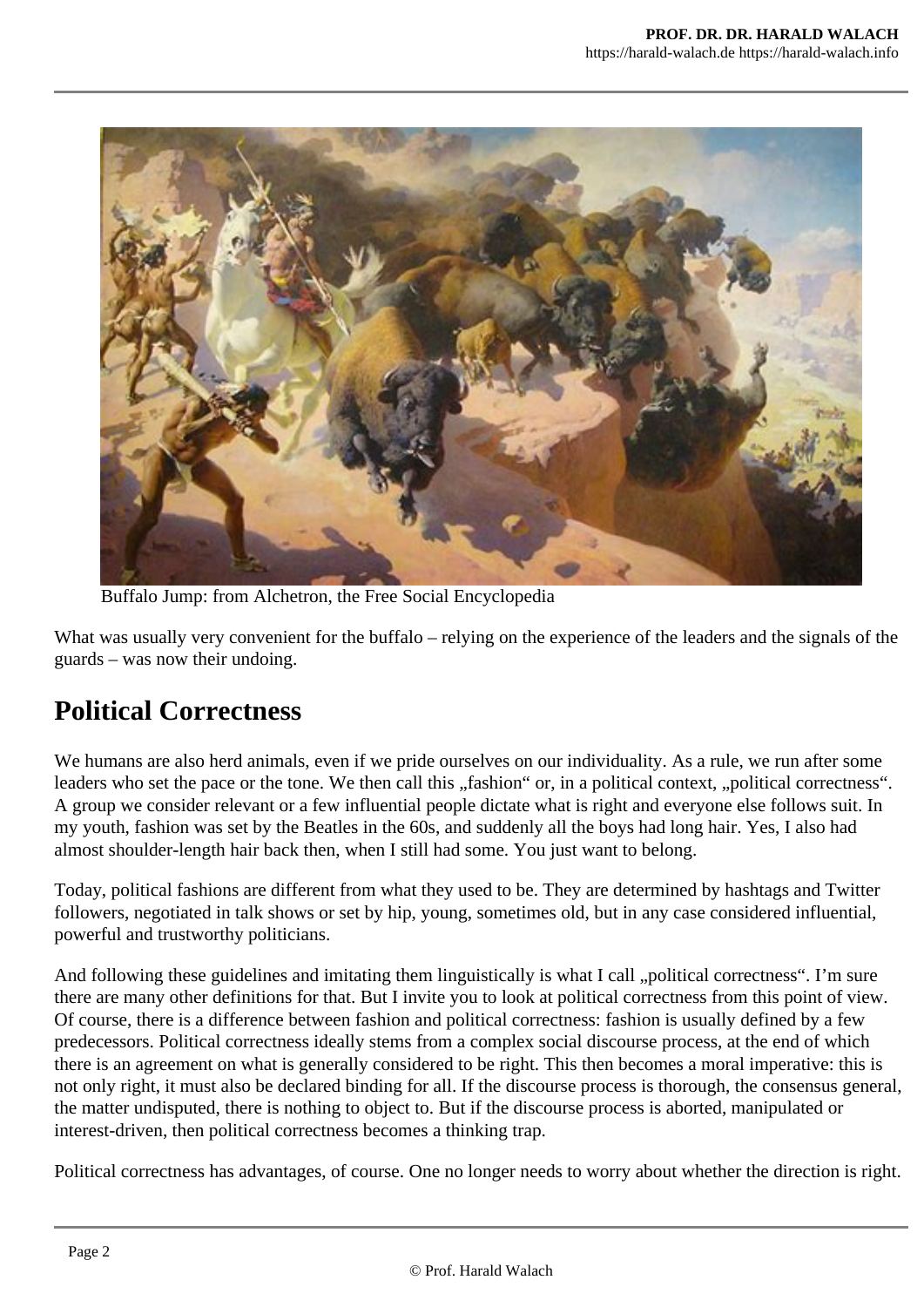After all, the lead buffalo has set it, everyone is running after it. If there are no "devious Indians" behind it w want to drive the whole herd into the abyss, that's all right. But can you be sure? How can one be assured

This is where what the Buffaloes lack, but which is available to us in principle, comes into play: Thinking, or more precisely, the capacity for reflection. For we can always think to ourselves: Is this really right? Does being said here make sense? Who benefits from what is happening here? Who has an interest in events developing in this way? And then we can just stop before we race into the abyss. We can look around and maybe, if there are any, spot the few "Indians" who are sowing panic.

# Thinking, reflection and more

Antje Maly-Samiralow a television journalist from the medical editorial department of Bayrischer Rundfunk invited me to a new format, "Frau Antjes Salon", together with the youth researcher Profinald Heinzlmaier on the topic "What is thinking?" in a round table discussion. Sample The full version can be seen on [Langemann's Internet TV chann](https://geistblog.org/2022/04/17/das-denken-im-stresstest-clubderklarenworte/)el bind a paywall

#### Thinking in categories and political correctness

When we say "thinking", we usually mean different things, some of them fundamentally different. A basic prerequisite and actually the simplest kind of thinking is categorizing, assigning individual things to generic terms or categories. Buffaloes can do this, too. They distinguish between what is edible and what is not, between things and living beings that are irrelevant and harmless  $-$  prairie dogs and trees, for example  $-$  and dang ones – wolves, humans, coyotes, etc. Higher animals can already categorize quite well, some birds and p for example, and children learn this in kindergarten, or just incidentally. Once you learn it, this kind of think works very quickly, even unconsciously and automatically.

This categorizing, this simplest form of thinking, is also the basis of "political correctness": a person, an utterance, a video, a complex action, a book that one either wants to buy or not, is put into a category. The is then "interesting", "trendy", "must have", or "old-fashioned", "boring", "too thick", "too left" or "too right". This approach makes our lives easier: It shortens detailed considerations to a simple yes/no, good/bad de That is why it is so popular. But – see Buffalo – it can also lead us astray. Namely, when the categories th given are not clear, or when the assignment is manipulative. For example, if the book cover says "The mo exciting book of this season, says the NYT" and we think "must be right" and buy it. When we read it, we r that the NYT is sometimes wrong, too. Or in the end: the NYT was paid to write that? Ugh! Politically incorre

### Rule-governed thinking

Some say computers can "think". By this we mean a form of rule-governed, algorithmic, basically programmable, processing of tasks. This kind of cognitive procedure adheres to certain rules defined, for example, in logic, or in grammar, or by rules of the game, as in chess. When we solve a Sudoku, we apply form of thinking: "If I put a two here, a three should go there. But since there would then be a three twice in row, that can't be, so I have to put a five there rather than a two." This algorithmic, rule-based and thus programmable processing of tasks is something that computers can do very well in the meantime, better to humans often can. Computers have beaten chess world champions and recently even Go masters.

#### Reflection and criticism of presuppositions

What I have called "reflection" above is a different form of thinking. It does not simply apply rules to a prob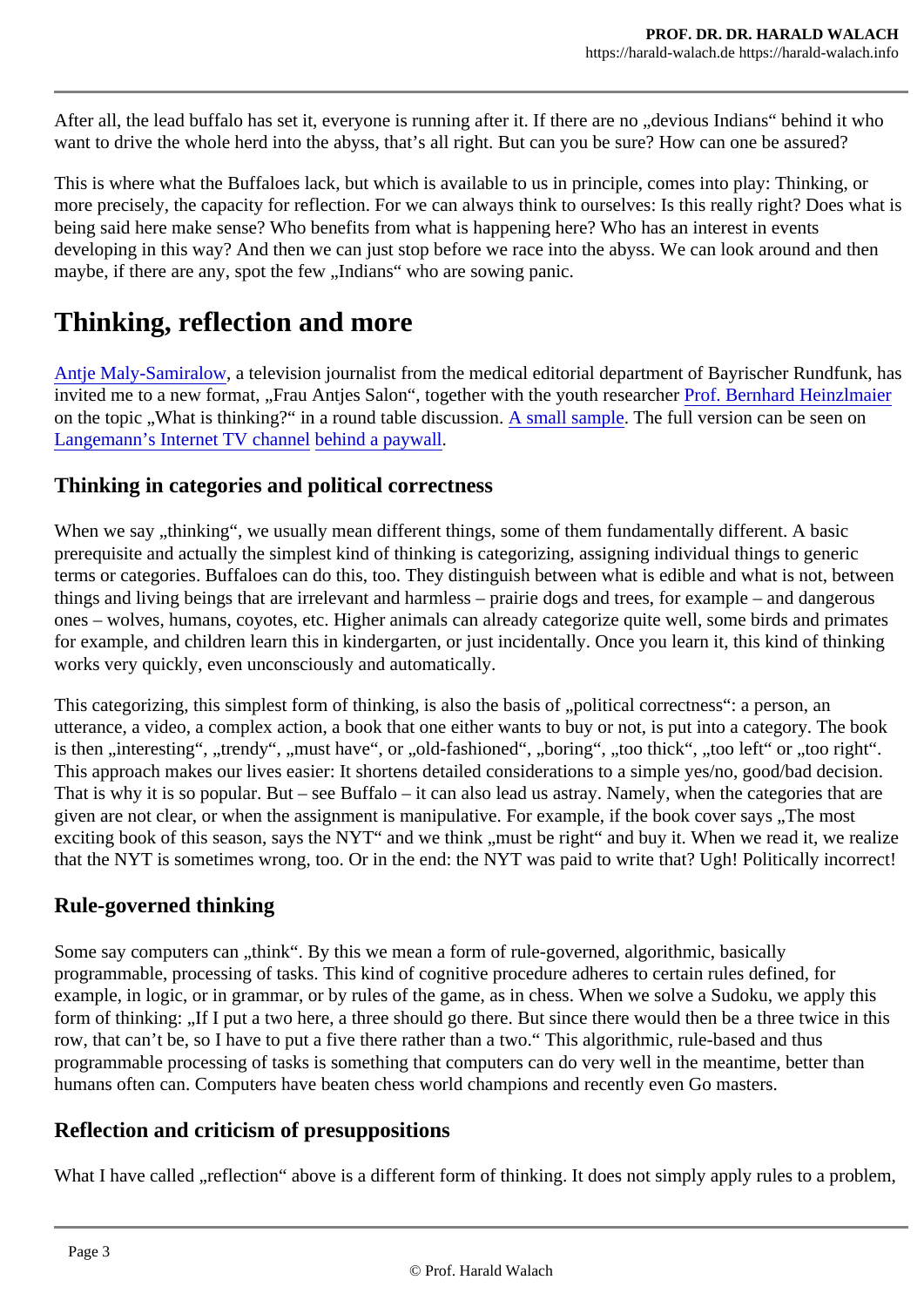but it asks about the foundations and presuppositions, or rules, of processes of thought and action. This is what computers are not yet very good at and buffaloes not at all, but we humans in principle are, if we have learned it and put some effort into it.

Reflection is, after all, exhausting. It requires us to use a different set of rules than the one we are used to, and it requires us to get to the bottom of things. Both takes time and requires a lot of attention. Since the capacity of consciousness is limited, we cannot do anything else in that time, and this form of thinking, unlike categorizing and simple kinds of rule-governed thinking, is not automatic.

If we reflect, for example, we would ask ourselves: how is it that such a bad and boring book is touted as the "most exciting book of the season" by a quality newspaper like the NYT? Reflection, then, begins with questions. With questions about what seems to be taken for granted, or what everyone takes for granted. If we pursue this question, we realize that there are several ways to answer it: the NYT is right, and I know nothing about literature. I could and would have to check that. I might have to ask some other people. I could give the book to my best friend and ask him for his opinion. I could think about conditions of how media work. I might also have to do some research: How does attention control actually work in the press? We notice: I would have to inform myself more deeply. Reflection makes us aware of what we don't know and therefore encourages us to think about it and, where that's not enough, to get more information.

Yes, and now the political correctness trap is lurking around the corner again: if I'm lazy, or don't have enough time, or don't want to inform myself so thoroughly anyway, then I can quickly check the top Twitter or Facebook influencers, or Wikipedia, to see what they say about the book. That saves me the trouble of doing my own research… and in the end I come to the conclusion: well, I really don't understand anything about literature; the NYT, Wikipedia and Co. are probably right.

Reflection is basically always ongoing and cannot come to an end. For new information can always emerge that overturns my old certainty. I can hear new arguments that refute what I have believed so far. Reflection is what characterizes scientific inquiry: Reflecting on the fundamentals and on presuppositions. Uncomfortable, often disturbing, time-consuming. Hence, unpopular.

But reflection has a very important constructive function: namely, it questions the presuppositions that others make when they make any claims or suggest actions.

#### **A little reflection exercise**:

It has become quite fashionable to say: let's practice meditation and mindfulness. Because that helps to manage the ever-increasing stress, and then we are not so burnt out, and we can sleep better and enjoy life better.

There's nothing wrong with that either. I helped spread this attitude with my research group in the 2000s when, for example, we published the first meta-analysis on mindfulness and health [3] and developed a mindfulness questionnaire [4, 5].

Many critics have now pointed out – quite rightly in my view – that focussing on mindfulness alone risks overlooking the structural sources of stress in the workplace: too fast a pace, too few staff, too much pressure to work overtime, etc.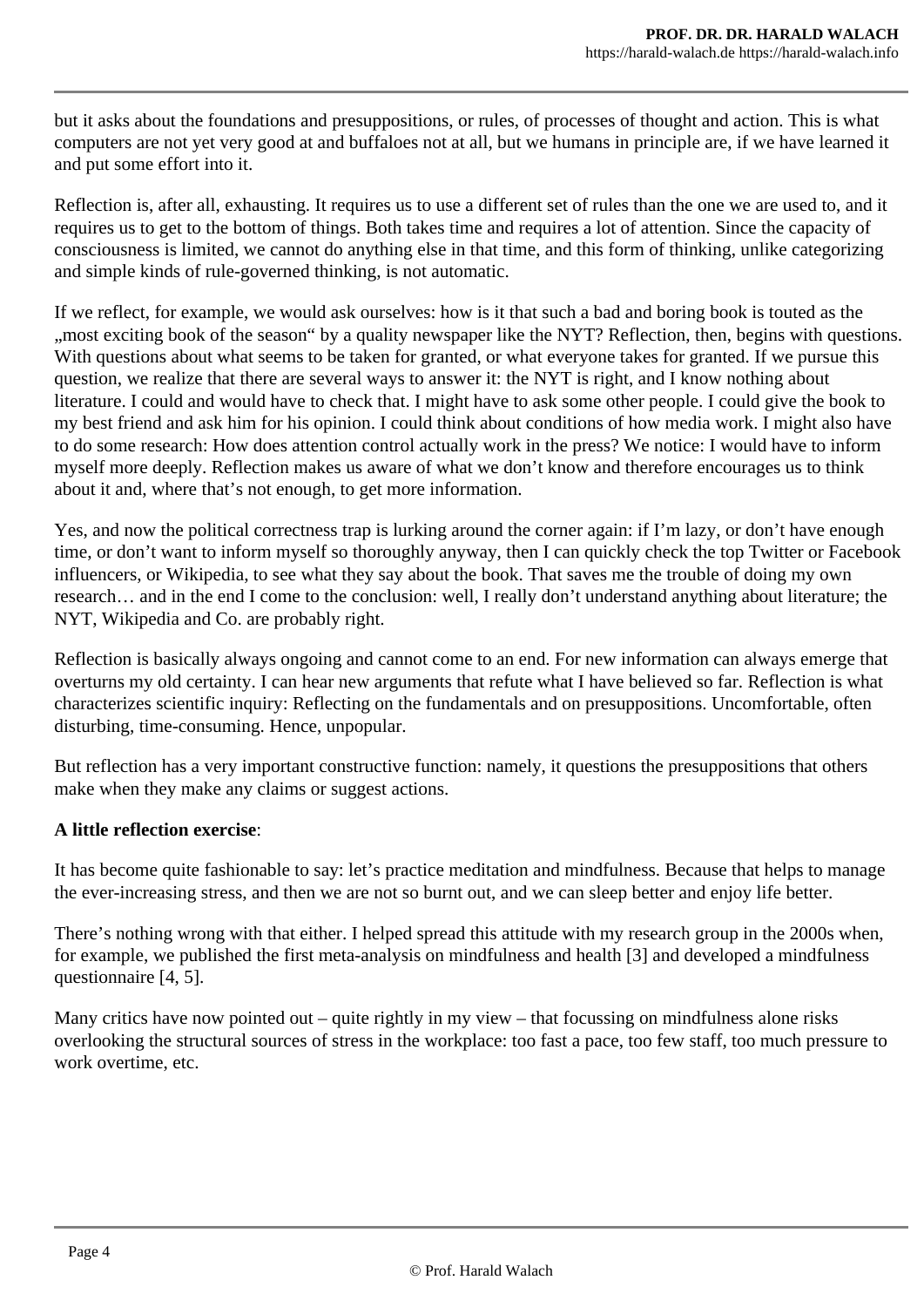Reflecting on the presuppositions that the mindfulness and meditation movement makes, leads us to under that sometimes the approach to look at the individual alone is not enough. For example Rosa made this pointin a fabulous talk at the Ongress "Meditation and Sciencent 2.4.2022 in Berlin where he called for a new style of dealing with the world, things and ourselves.

One can only arrive at such ideas through reflection, that is, through systematic thinking about fundamental way to get there is through questions, and specifically through questions about the seemingly self-evident. buffaloes could think, for example, they could have asked themselves the question  $-$  it would even have b enough if only the lead buffalo had done so: Why are there fences? Where does this road lead? That wou saved them from going into the abyss. But buffaloes can only think to a very limited extent.

We can do better. But it seems to me we can do it less and less. Becausefitstic you needhe motivation. Do we really want to get down to the basics? What do we find there? Possibly something unpleasant? So not ask too much!

Secondlyyou need time, because reflection is slow. We often have to get information and process it. And the need a free space where there is "nothing", except just thinking.

And thirdly you need some training and practice. For example, I see in recent years when commenting on student essays that the number of those who get to the bottom of questions is dwindling. Most can dutifull gather information along a given schema and descriptively state what A said, what B means, and that C say otherwise. But get to the bottom of it: Why does C say something different from A and B, and what presuppositions do A and B make? Are these presuppositions reasonable and correct? Very few undertak deeper digging.

I assume this has to do with our schools. There, children seem to learn less and less to question things. The things of little children still do: Grandpa, why is the sky blue? Why does the cow moo and the sheep bleat? Why do goat eat grass and the dog doesn't? Why is the neighbour always so grim? The obvious questioning, that beaten out of them at school and also later on. As Wieler from the RKI (=the public health institute in Gern said the other day: "The measures must never be questioned!" That's the political message: obey and dor questions.

Bad school, bad policy, question-worthy health policy. Question-worthy, in the truest sense of the word. We save that for another blog.

Insight and "Perspicacity"

Insight

In addition to thinking in categories, algorithms and reflection, there are even deeper forms of thinking. Th actually those for which the Greek philosophers reserved the term "thinking", namely insight and perspica noesis and anchinoia.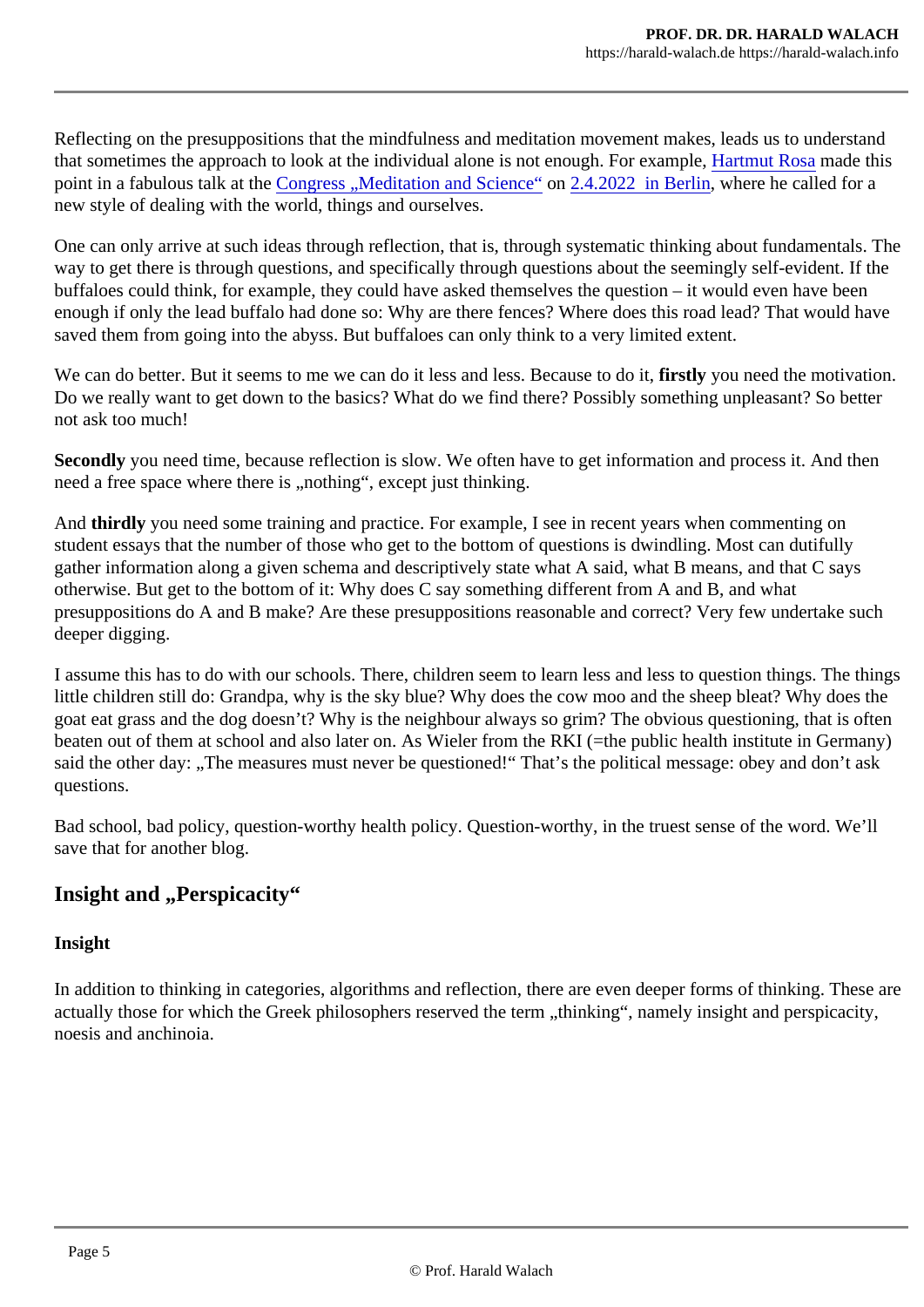Insight is a form of thinking in which we recognize connections and basic structures. Most people know the Pythagorean theorem:  $a^2 + b^2 = c^2$ . But when we finally understand it, that in a right triangle the square of thetwo sides enclosing the right angle is equal to the square of the hypotenuse or the opposite side, then we have an insight. Namely, into the geometrical connection. The connection is already there and given. We knew it before, and we knew about it, but we did not understand it. Now we understand it and therefore have an insight.

So an insight is the intellectual grasp of a structure. Or if we understand that the engine of capitalist economy is the pursuit of profit, then we have gained an insight. Such insights are often abstract, precisely because they are general structures.

In physics, they take the form of highly abstract and mathematically formulated theories. They stem from a deep insight into basic structure, in this case the basic structure of the universe.

I have pointed out time and again that phenomenologically a spiritual enlightenment experience has a great deal of similarity to such a scientific insight [6, 7].

Such insights into basic structures can also affect our own lives. Then we call it sense experience. We begin to understand how things are related and perhaps why they happened. Some would say we construct these connections rather than have an insight. Again, this depends on presuppositions we make: whether we think our lives have a shape of meaning to be discovered, or whether we think we just shape it to our own liking. And again we notice: Basic reflection is at work here, too.

Insight is directed towards given structures that we recognize by directing our intellectual power and attention to them, as when we suddenly understand the Pythagorean theorem.

#### **Perspicacity**

Aristotle knows another modality in his scientific methodology, the Organon, and calls it "anchinoia" – perspicacity or sharp-sightedness. The medieval translators and commentators called it "sollertia" [8]. In modern terminology, this would be abduction, i.e. the ability to connect very different empirical facts with the help of a hypothetical structure. This is the form of thinking used by Sherlock Holmes when he puts a certain shape of cigar and other seemingly trivial things together, plays a bit of violin, maybe snorts a bit of cocaine, and then suddenly has an idea who the culprit might have been [9].

So here too we recognize an "underlying structure", namely a model or theory of how the events or facts we find fit together. Only this kind of insight is very provisional. For there could also be a number of other possible connections – and which is the right connection, we then have to first substantiate by other forms of thinking and cognition, for example by collecting facts of experience.

Abduction or perspicacity is thus a kind of circumstantial process. Based on very different elements of experience, we search for a theory that connects them. "Facts in search of a theory" is what Charles Sanders Peirce's called abduction [10, VII 218].

The hallmark of abduction is that we must constantly question our provisional model. For this we need reflection, as well as patience, as well as the will to keep facing new empirical facts. Ultimately, these are not intellectual but moral virtues. In this respect, good and clean thinking is also a question of morality.

And that is also where humans and computers differ fundamentally. Not only are computers no good abduction machines. Abduction, in fact, is an eminently creative act that develops something completely new. Computers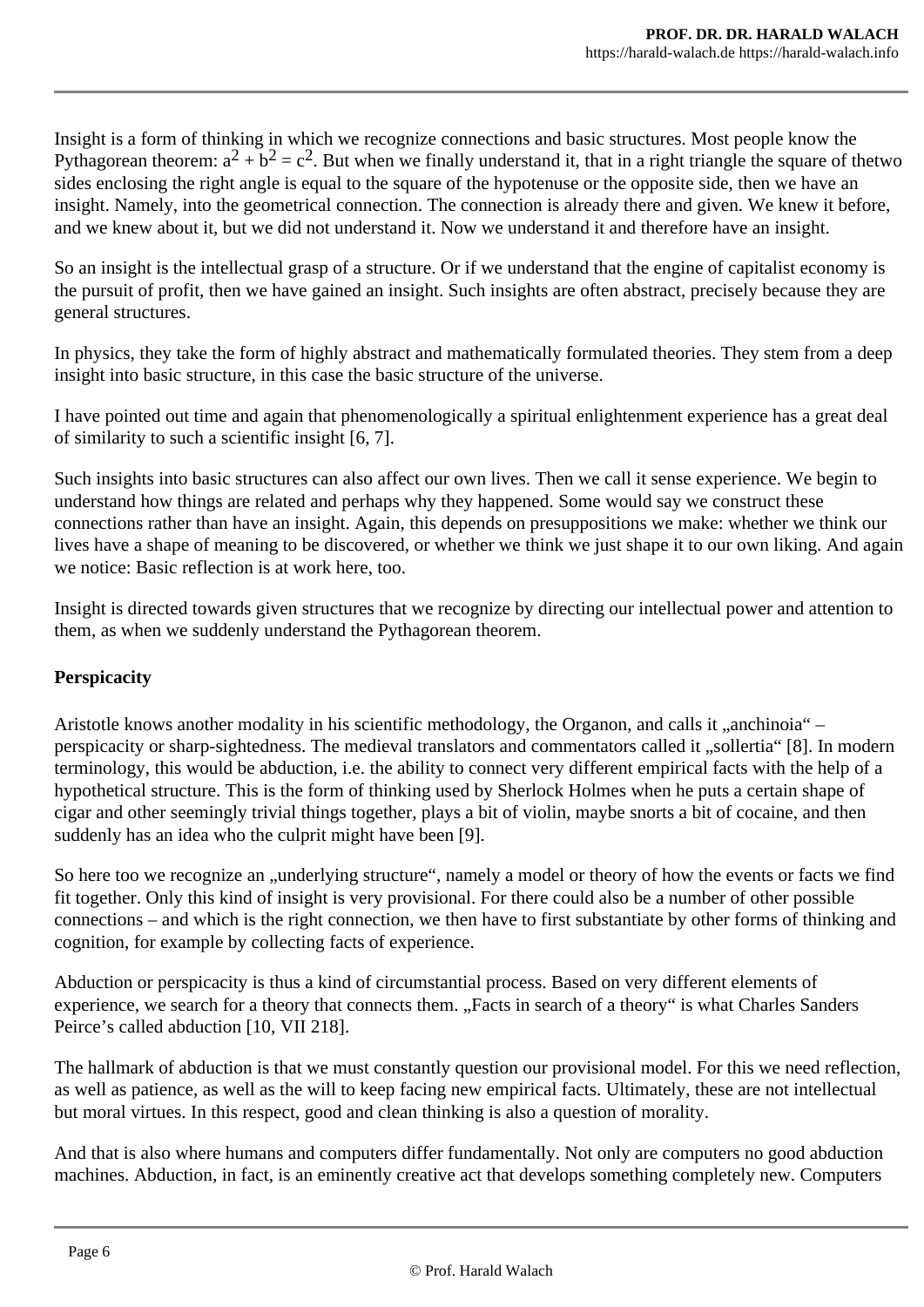are creative within a framework. They can come up with shake rhymes and stories if you give them some cues. But I don't know of any AI system that can come up with something completely new. That still seems to be human domain.

Abduction and perspicacity, I think, can also only be practised within limits. It's probably an aptitude. For one needs the ability to keep a lot of, even contradictory, facts present in one's working memory. You need the psychological virtue of enduring contradictions and the ability to deal with cognitive dissonance. Ultimately, this also requires keeping the chatter of other thinking operations to a minimum. Because, neuropsychologically speaking, our creative side, which does not operate linguistically but via images, must have its say here. And, as Iain McGilchrist has shown, it gets a raw deal in our culture [11]. In order for this quiet voice to be heard, we have to silence the other thought processes, especially the algorithmic-conceptual processing, which also often manifests itself as an inner monologue or as thought noise, and not everyone can do that. That only works through

### **Non-thinking behind thinking**

To do this, we need to quiet the thinking and the inner noise of thoughts. This is what spiritual meditation traditions and mystics had in mind. Hugo de Balma, whom I translated, a precursor and source for Meister Eckhart, used to say, mutatis mutandis, "We must leave behind all cognitive acts, all thinking, all images, all wishing and wanting, and align ourselves upwards with the wing or arrow of love" [12]. This is achieved through regular and faithful practice of meditation, by concentrating on the breath. Then we enter that inner space of silence where thinking, the noise of inner dialogues and monologues, is silent. Different traditions have coined different terms for this. But essentially it is a space of thought-free inner silence.

If one practices this for a longer time, then one also succeeds in other surroundings, when one is with people, when one looks at or hears something, to see, to hear or even to "think" from this inner space of silence. Then it is not we who think, but then thoughts arise, or it thinks us. The Soto Zen tradition calls this "big mind". Then really creative and constructive thoughts arise, what we very appropriately call "in-sight". For these come, phenomenologically speaking, from a beyond of the individual mind. The old mystical tradition would have said: They come from the Holy Spirit, because at this tip of the spirit, where thinking is silent, there we touch the Holy Spirit. For this tip, as the medieval scholar Thomas Gallus put it, is "quae sola Deus unibilis – in it alone can one connect with God" [13]. This, in my view, is an image of reaching into, or more precisely becoming and drawing from, another dimension in this inner silence.

What then comes to our mind are mostly precious thoughts. That is thinking behind thinking that comes from not thinking. It takes a bit of practice. But it can be done. We could even do it together if more people would do it and stop thinking that rule-governed thinking is the only and highest kind of thinking. It isn't. Have fun not thinking.

### **Sources and literature**

- 1. Ballantine B & Ballantine I eds (2001) *The Native Americans. An Illustrated History* (World Publications, North Dighton, MA).
- 2. Britten TA (2011) *The Lipan Apaches: People of Wind and Lightening* (University of New Mexico Press, Albuquerque).
- 3. Grossman P, Schmidt S, Niemann L, & Walach H (2004) Mindfulness based stress reduction and health: A meta-analysis. *Journal of Psychosomatic Research* 37:35-43.
- 4. Walach H, Buchheld N, Buttenmüller V, Kleinknecht N, & Schmidt S (2006) Measuring mindfulness –